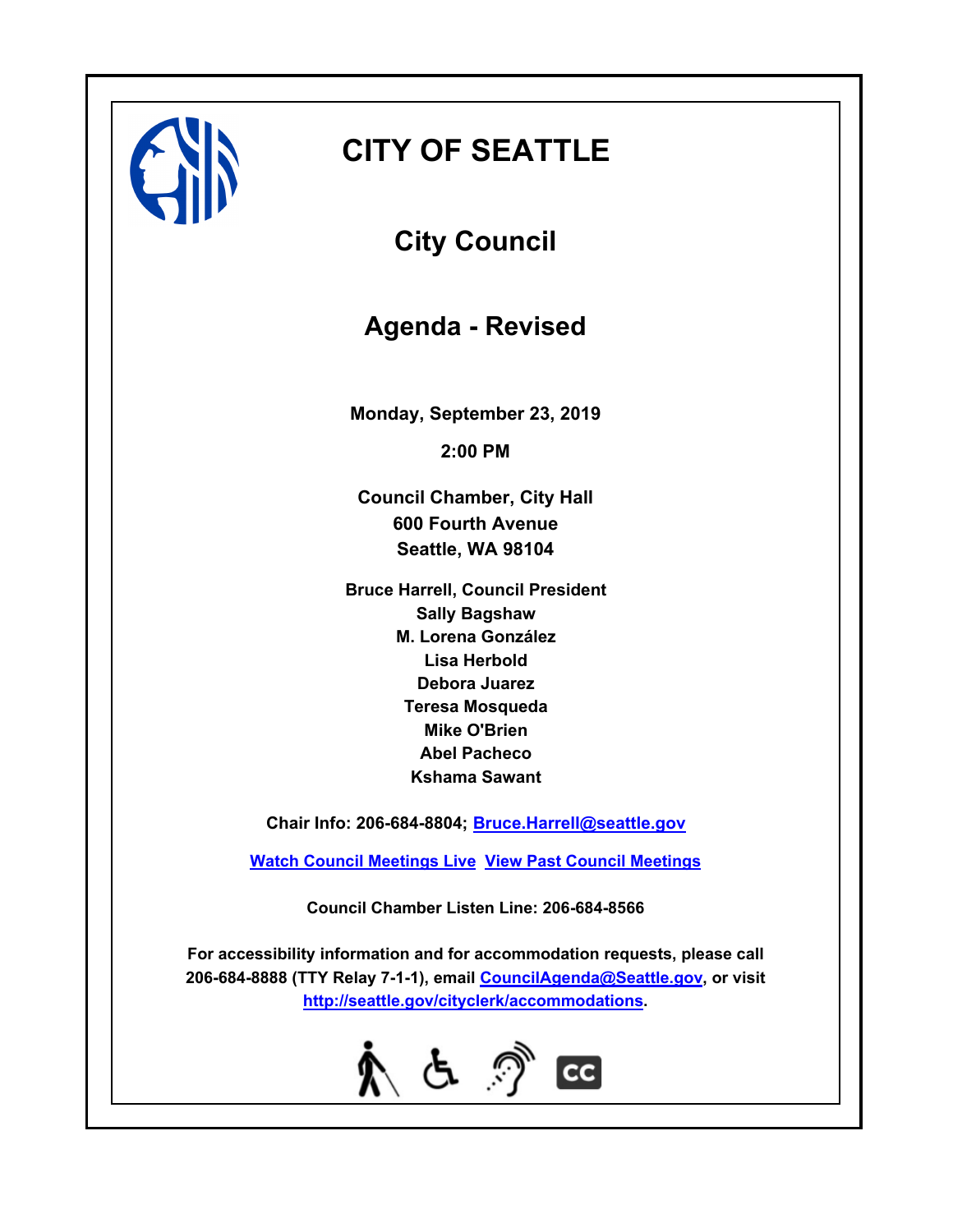## **CITY OF SEATTLE**

## **City Council Agenda - Revised**

## **September 23, 2019 - 2:00 PM**

## **Meeting Location:** Council Chamber, City Hall, 600 Fourth Avenue, Seattle, WA 98104

#### http://www.seattle.gov/council **Committee Website:**

## **A. CALL TO ORDER**

### **B. ROLL CALL**

### **C. ADOPTION OF INTRODUCTION AND REFERRAL CALENDAR**

*Introduction and referral to Council committees of Council Bills (CB), Resolutions (Res), Appointments (Appt), and Clerk Files (CF) for committee recommendation.*

**[IRC 223](http://seattle.legistar.com/gateway.aspx?m=l&id=/matter.aspx?key=9180)** September 23, 2019

*Attachments:* [Introduction and Referral Calendar](http://seattle.legistar.com/gateway.aspx?M=F&ID=fc7176c6-21cb-4b0a-952b-9bc9674cb3bc.pdf)

### **D. APPROVAL OF THE AGENDA**

#### **E. APPROVAL OF THE JOURNAL**

[Min 246](http://seattle.legistar.com/gateway.aspx?m=l&id=/matter.aspx?key=9193) September 9, 2019

*Attachments:* [Minutes](http://seattle.legistar.com/gateway.aspx?M=F&ID=3ee2254c-a9af-4f6d-8457-18df3854b5ef.pdf)

#### **F. PRESENTATIONS**

#### **G. PUBLIC COMMENT**

Members of the public may sign up to address the Council for up to 2 minutes on matters on this agenda; total time allotted to public comment at this meeting is 20 minutes.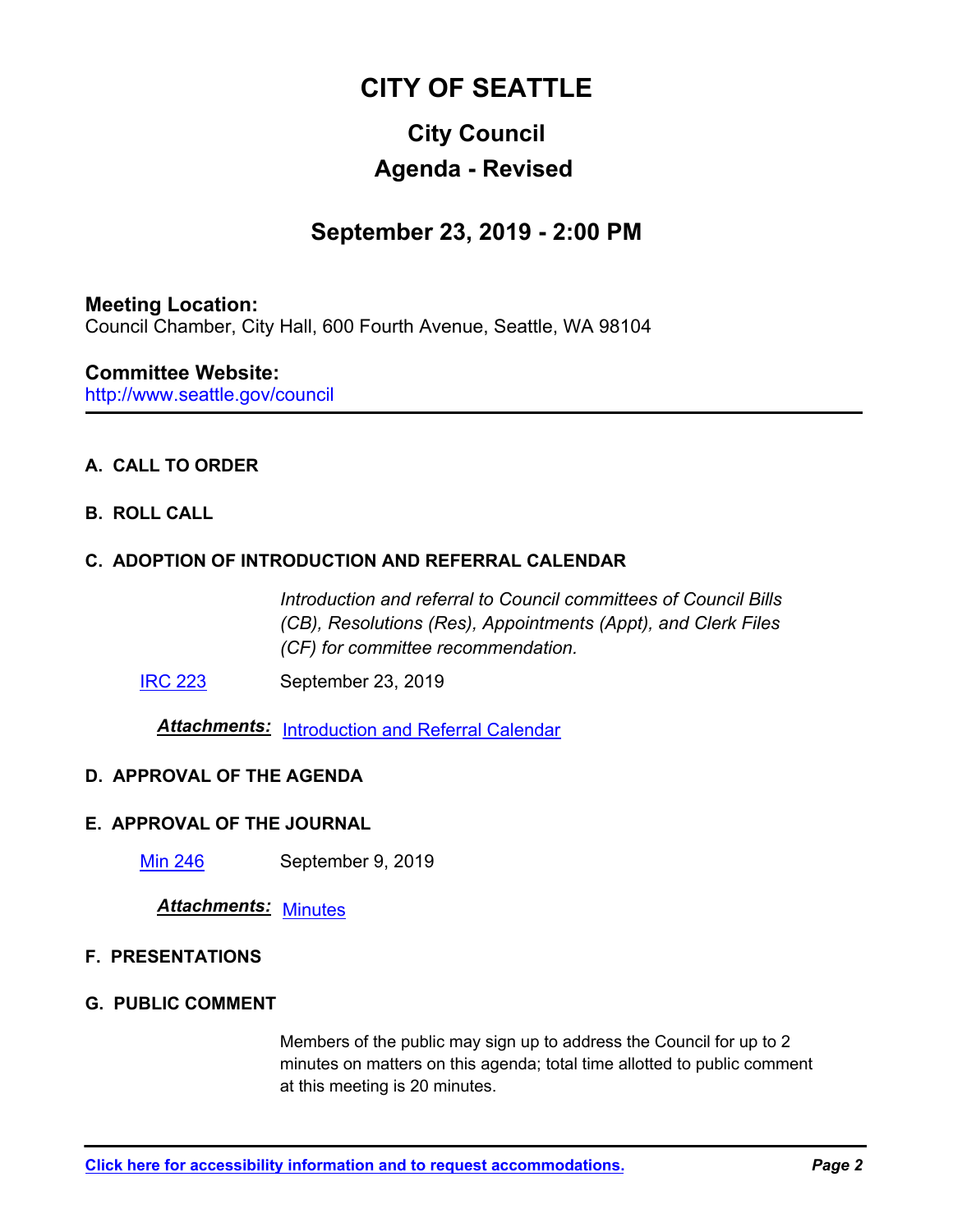#### **H. PAYMENT OF BILLS**

*These are the only Bills which the City Charter allows to be introduced and passed at the same meeting.*

AN ORDINANCE appropriating money to pay certain audited claims for the week of September 9, 2019 through September 13, 2019 and ordering the payment thereof. [CB 119657](http://seattle.legistar.com/gateway.aspx?m=l&id=/matter.aspx?key=9179)

#### **I. COMMITTEE REPORTS**

*Discussion and vote on Council Bills (CB), Resolutions (Res), Appointments (Appt), and Clerk Files (CF).*

#### **CITY COUNCIL:**

**1.** [CF 314433](http://seattle.legistar.com/gateway.aspx?m=l&id=/matter.aspx?key=9186) Mayor Jenny A. Durkan's Budget Address on the 2020 Budget.

#### **HOUSING, HEALTH, ENERGY, AND WORKERS' RIGHTS COMMITTEE:**

Appointment of Emily L. Alvarado as Director of the Office of Housing. **2.** [Appt 01428](http://seattle.legistar.com/gateway.aspx?m=l&id=/matter.aspx?key=9087)

> **The Committee recommends that City Council confirm the Appointment (Appt). In Favor: 2 - Mosqueda, Bagshaw Opposed: None**

*Attachments:* [Appointment Packet](http://seattle.legistar.com/gateway.aspx?M=F&ID=6dedb40c-aa16-4790-8936-388a8290baeb.pdf) [Confirmation Questions and Responses](http://seattle.legistar.com/gateway.aspx?M=F&ID=a4b4d589-a7b7-490e-b3ed-3b926ce96109.pdf)

AN ORDINANCE relating to hotel employees' health and safety; repealing Chapter 14.25 of the Seattle Municipal Code; and amending Section 3.15.000 of the Seattle Municipal Code. **3.** [CB 119654](http://seattle.legistar.com/gateway.aspx?m=l&id=/matter.aspx?key=9131)

> **The Committee recommends that City Council pass the Council Bill (CB). In Favor: 2 - Mosqueda, Bagshaw Opposed: None**

#### *Supporting*

**Documents:** [Summary and Fiscal Note](http://seattle.legistar.com/gateway.aspx?M=F&ID=ac01c754-a8b0-44eb-91f0-3e31b13aefb8.docx)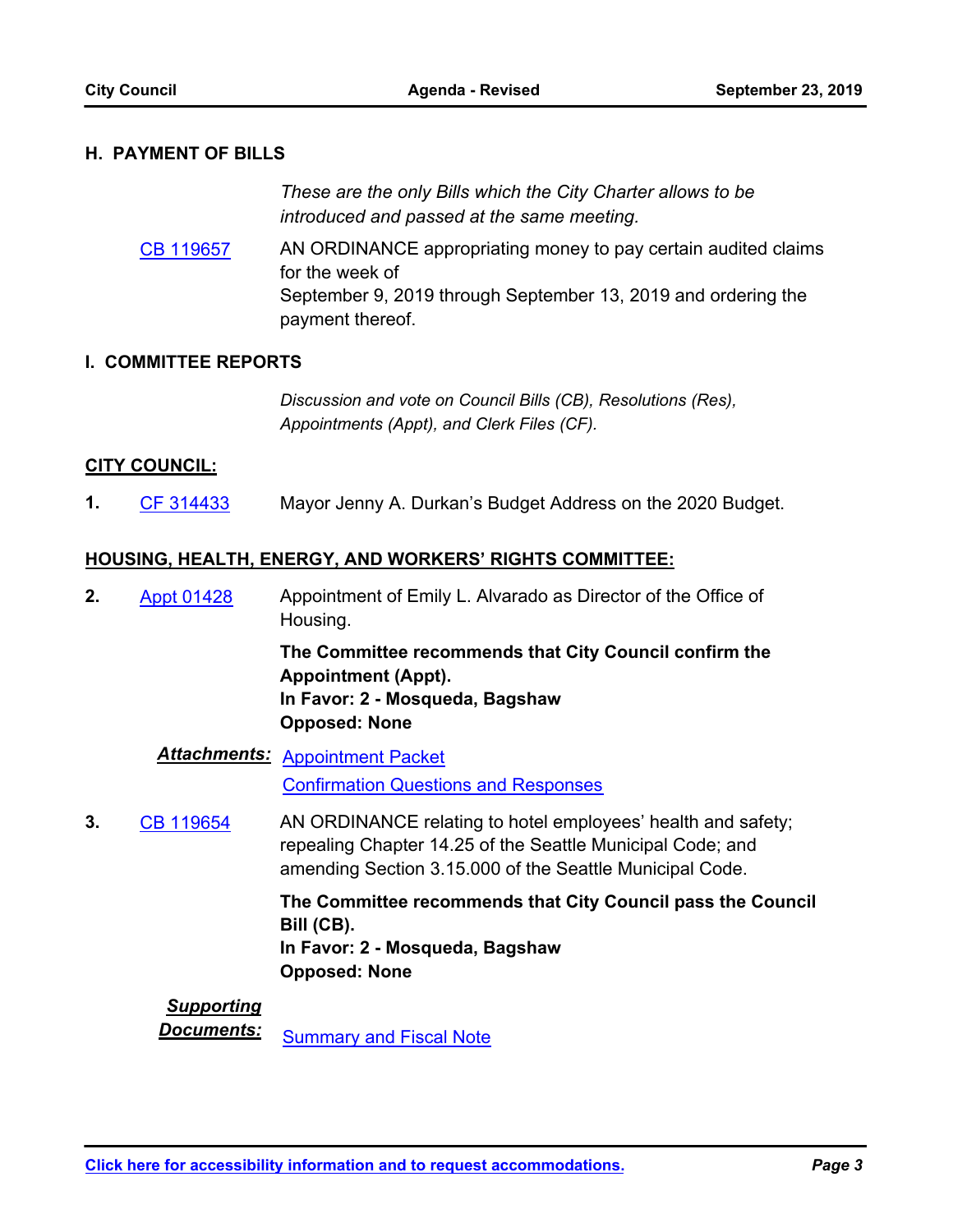AN ORDINANCE relating to the Multifamily Housing Property Tax Exemption Program; amending Chapter 5.73 of the Seattle Municipal Code to renew and modify the Multifamily Housing Property Tax Exemption program. **4.** [CB 119615](http://seattle.legistar.com/gateway.aspx?m=l&id=/matter.aspx?key=8911)

**The Committee recommends that City Council pass as amended the Council Bill (CB). In Favor: 2 - Mosqueda, Bagshaw Opposed: None**

*Attachments:* [Full Text: CB 119615 v2](http://seattle.legistar.com/gateway.aspx?M=F&ID=8b1c1dde-92dc-48c2-a4a4-84b089a7ab91.docx)

### *Supporting*

**Documents:** [Summary and Fiscal Note](http://seattle.legistar.com/gateway.aspx?M=F&ID=ef1d8f95-379b-487e-ab28-20139ecccbe1.docx)

#### **GOVERNANCE, EQUITY, AND TECHNOLOGY COMMITTEE:**

AN ORDINANCE relating to surveillance technology implementation; authorizing approval of uses and accepting the 2018 surveillance impact reports for the Seattle Department of Transportation's use of closed-circuit television traffic cameras and license plate readers. **5.** [CB 119519](http://seattle.legistar.com/gateway.aspx?m=l&id=/matter.aspx?key=8663)

> **The Committee recommends that City Council pass as amended the Council Bill (CB). In Favor: 4 - Harrell, Herbold, Mosqueda, O'Brien Opposed: None**

*Attachments:* [Att 3 - 2019 Condensed Surveillance Impact Report:](http://seattle.legistar.com/gateway.aspx?M=F&ID=ff7dd81e-9022-41d6-89e3-8bfa5b751844.docx)  License Plate Readers Att 4 - 2019 Condensed Surveillance Impact Report: Closed Circuit Television Traffic Cameras

## *Supporting*

**Documents:** [Summary and Fiscal Note](http://seattle.legistar.com/gateway.aspx?M=F&ID=c6c45ca3-8234-4ebb-b474-c5abb1f54298.docx)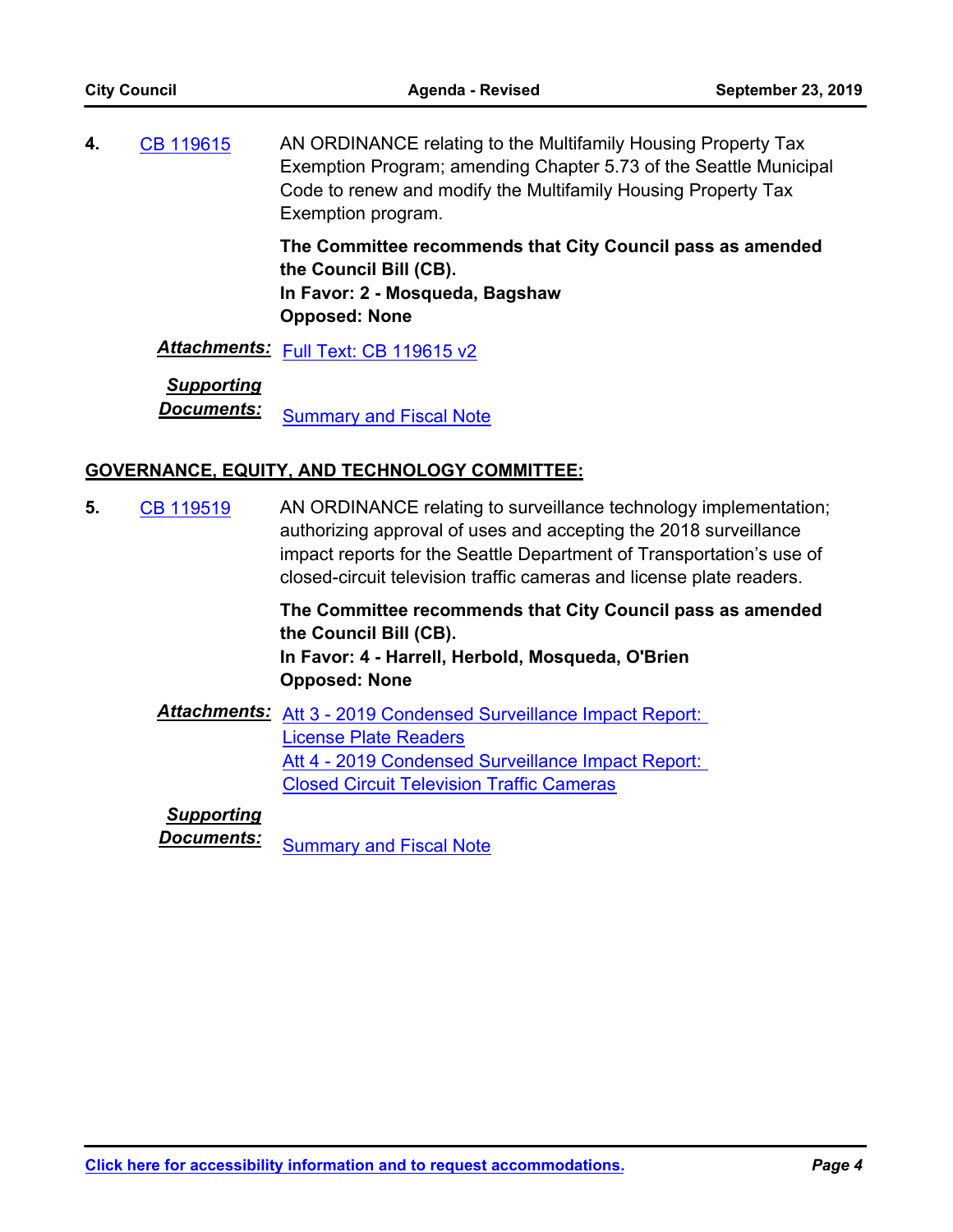| <b>City Council</b> |                                 | <b>Agenda - Revised</b>                                                                                                                                                                                                                            | <b>September 23, 2019</b> |
|---------------------|---------------------------------|----------------------------------------------------------------------------------------------------------------------------------------------------------------------------------------------------------------------------------------------------|---------------------------|
| 6.                  | CB 119636                       | AN ORDINANCE relating to the sale and use of tobacco and<br>marijuana products to and by minors; amending Sections 6.240.010<br>and 6.240.100 of the Seattle Municipal Code; and adding a new<br>Section 12A.20.110 to the Seattle Municipal Code. |                           |
|                     |                                 | The Committee recommends that City Council pass the Council<br>Bill (CB).<br>In Favor: 2 - Harrell, Herbold<br><b>Opposed: None</b>                                                                                                                |                           |
|                     | <b>Supporting</b><br>Documents: | <b>Summary and Fiscal Note</b>                                                                                                                                                                                                                     |                           |
| 7.                  | CB 119637                       | AN ORDINANCE relating to crimes and offenses concerning<br>animals; amending Section 9.25.100 of the Seattle Municipal Code.                                                                                                                       |                           |
|                     |                                 | The Committee recommends that City Council pass the Council<br>Bill (CB).<br>In Favor: 2 - Harrell, Herbold<br><b>Opposed: None</b>                                                                                                                |                           |

## *Supporting* **Documents:** [Summary and Fiscal Note](http://seattle.legistar.com/gateway.aspx?M=F&ID=326d774a-8012-486f-b791-095f33afc87c.docx)

### **PLANNING, LAND USE, AND ZONING COMMITTEE:**

Application of Matt Driscoll to rezone an approximately 4,320 square foot site located at 4730 15th Avenue Northeast from Lowrise 3 (M) (LR3 (M)) multifamily residential to Neighborhood Commercial 2 with a 65-foot height limit (M1) (NC2-65 (M1)) (Project Number 3025193; Type IV). **8.** [CF 314359](http://seattle.legistar.com/gateway.aspx?m=l&id=/matter.aspx?key=4661) **The Committee recommends that City Council the grant the** 

**Application as conditioned. In Favor: 3 - Pacheco, O'Brien, Herbold Opposed: None**

*Attachments:* [Application Material](http://seattle.legistar.com/gateway.aspx?M=F&ID=4b563311-f484-4533-a9db-9ed1c45e56d5.pdf) [Unexecuted Findings, Conclusions, and Decision](http://seattle.legistar.com/gateway.aspx?M=F&ID=d34d1b07-58dc-4f53-b300-169e694d6c3c.docx)

### **CITY COUNCIL:**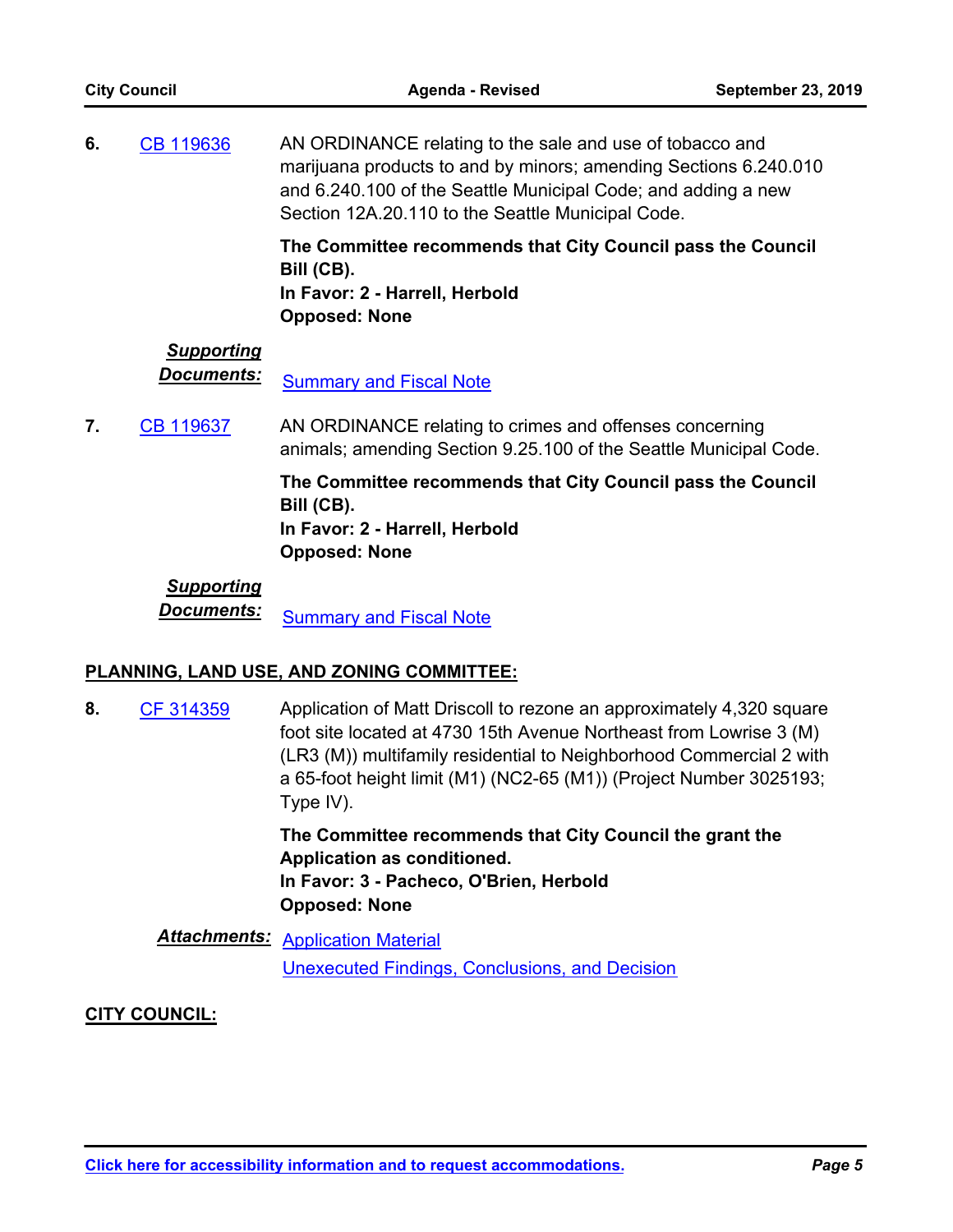| <b>City Council</b> |                                 | Agenda - Revised                                                                                                                                                                                                                                                                                                                                                                                                                                                    | <b>September 23, 2019</b> |
|---------------------|---------------------------------|---------------------------------------------------------------------------------------------------------------------------------------------------------------------------------------------------------------------------------------------------------------------------------------------------------------------------------------------------------------------------------------------------------------------------------------------------------------------|---------------------------|
| 9.                  | CB 119651                       | AN ORDINANCE relating to land use and zoning, amending Chapter<br>23.32 of the Seattle Municipal Code at pages 60 and 61 of the<br>Official Land Use Map to rezone property located at 4730 15th<br>Avenue NE from Lowrise 3 (M) (LR3 (M)) to Neighborhood<br>Commercial 2-65 (M1) (NC2-65 (M1)), and accepting a Property<br>Use and Development Agreement as a condition of rezone approval.<br>(Petition by Matt Driscoll, C.F. 314359, SDCI Project 3025193-LU) |                           |
|                     |                                 | Attachments: Ex A - Rezone Map<br><b>Ex B - Property Use and Development Agreement</b>                                                                                                                                                                                                                                                                                                                                                                              |                           |
|                     | <b>Supporting</b><br>Documents: | <b>Summary and Fiscal Note</b>                                                                                                                                                                                                                                                                                                                                                                                                                                      |                           |
| 10.                 | CB 119649                       | AN ORDINANCE approving and confirming the plat of "Raymond<br>Place" in portions of the Southwest Quarter of the Southwest Quarter<br>of Section 22, Township 24 North, Range 4 East, W.M., in King<br>County, Washington.                                                                                                                                                                                                                                          |                           |
|                     | <b>Supporting</b><br>Documents: | <b>Summary and Fiscal Note</b><br><b>Summary Att A – Raymond Place Plat Map</b>                                                                                                                                                                                                                                                                                                                                                                                     |                           |
| 11.                 | CF 314378                       | Full unit lot subdivision application of Blackhawk Investments LLC, to<br>subdivide one parcel into 14 unit lots at 5936 36th Ave S (Project No.<br>3028018; Type III).                                                                                                                                                                                                                                                                                             |                           |
|                     |                                 | <b>Attachments: Application Material</b>                                                                                                                                                                                                                                                                                                                                                                                                                            |                           |
| 12.                 | <b>Appt 01430</b>               | Appointment of Twyla Minor as member, Seattle Housing Authority<br>Board of Commissioners, for a term to September 30, 2022.                                                                                                                                                                                                                                                                                                                                        |                           |
|                     | <u>Attachments:</u>             | <b>Appointment Packet</b>                                                                                                                                                                                                                                                                                                                                                                                                                                           |                           |
| 13.                 | <b>Appt 01431</b>               | Appointment of Michael Diaz as member, Seattle Housing Authority<br>Board of Commissioners, for a term to March 20, 2023.                                                                                                                                                                                                                                                                                                                                           |                           |
|                     | <b>Attachments:</b>             | <b>Appointment Packet</b>                                                                                                                                                                                                                                                                                                                                                                                                                                           |                           |
| 14.                 | <b>Appt 01432</b>               | Reappointment of Robert D. Crutchfield as member, Seattle Housing<br>Authority Board, for a term to December 1, 2022.                                                                                                                                                                                                                                                                                                                                               |                           |
|                     |                                 | $After the number n_{\text{max}} + 1$                                                                                                                                                                                                                                                                                                                                                                                                                               |                           |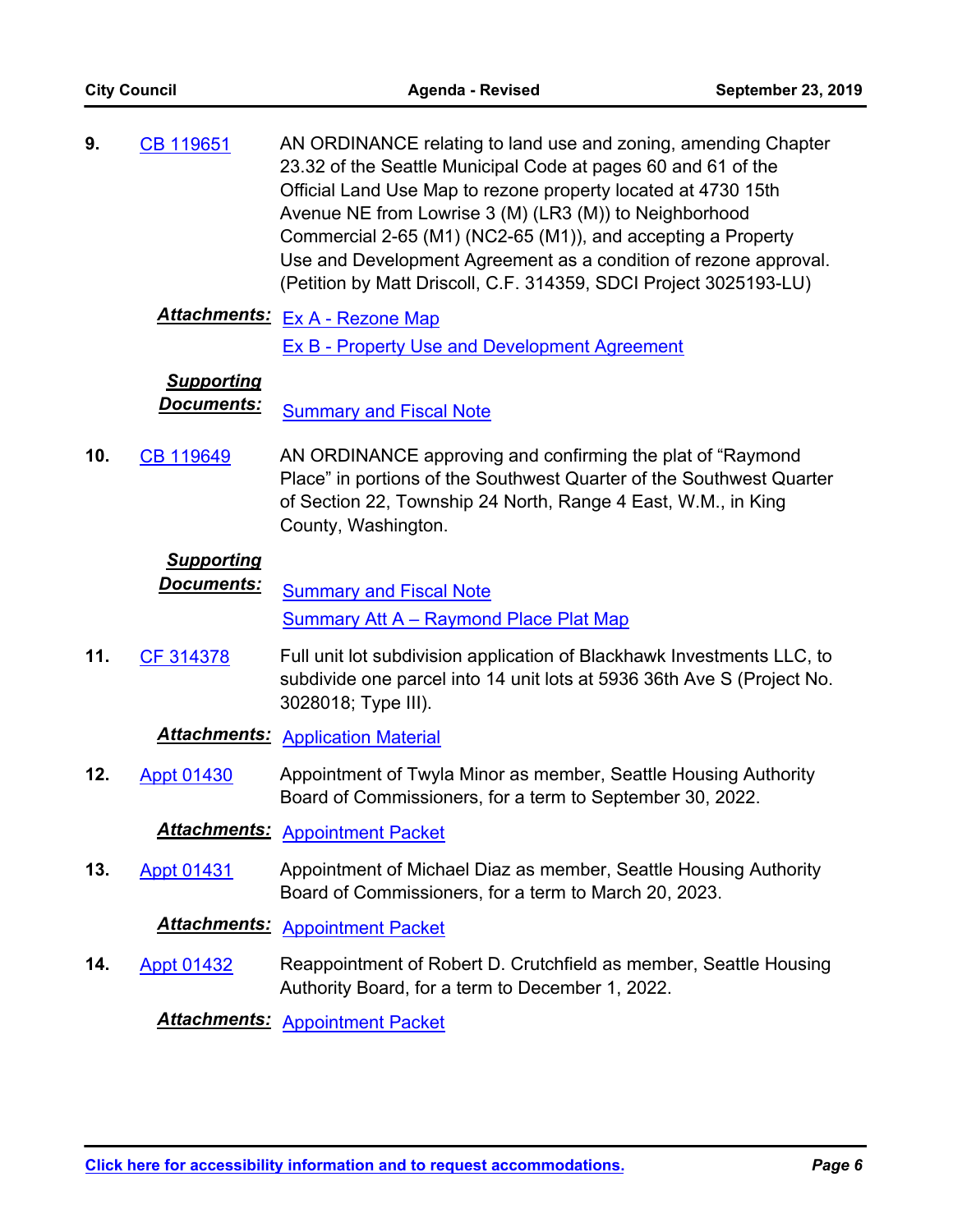| <b>City Council</b> |                                 | Agenda - Revised                                                                                                                                                                                                              | <b>September 23, 2019</b> |
|---------------------|---------------------------------|-------------------------------------------------------------------------------------------------------------------------------------------------------------------------------------------------------------------------------|---------------------------|
| 15.                 | <b>Appt 01433</b>               | Reappointment of Paul Purcell as member, Seattle Housing Authority<br>Board, for a term to December 1, 2022.                                                                                                                  |                           |
|                     | <u> Attachments:</u>            | <b>Appointment Packet</b>                                                                                                                                                                                                     |                           |
| 16.                 | <b>Appt 01434</b>               | Reappointment of Gerald Smiley as member, Seattle Housing<br>Authority Board, for a term to March 19, 2023.                                                                                                                   |                           |
|                     | <b>Supporting</b><br>Documents: | <b>Appointment Packet</b>                                                                                                                                                                                                     |                           |
|                     |                                 | CIVIC DEVELOPMENT, PUBLIC ASSETS, AND NATIVE COMMUNITIES COMMITTEE:                                                                                                                                                           |                           |
| 17.                 | CB 119648                       | AN ORDINANCE relating to Seattle Parks and Recreation;<br>authorizing the Superintendent to amend the existing ten-year lease<br>with Seattle Children's PlayGarden to add a third additional extended<br>term of five years. |                           |
|                     |                                 | The Committee recommends that City Council pass the Council<br>Bill (CB).<br>In Favor: 3 - Juarez, Bagshaw, González<br><b>Opposed: None</b>                                                                                  |                           |
|                     | <u> Attachments:</u>            | Att A – Amendment 2 to Lease Agreement                                                                                                                                                                                        |                           |
|                     |                                 | Att A Ex 1 - Lease Agreement                                                                                                                                                                                                  |                           |
|                     |                                 | Att A Ex 2 - Amendment 1 to Lease Agreement                                                                                                                                                                                   |                           |
|                     | <b>Supporting</b><br>Documents: | <b>Summary and Fiscal Note</b><br><b>Summary Att A - Site Map and Photo</b><br><b>Summary Att B - Public Benefit and Reporting</b><br><b>Requirements</b>                                                                     |                           |
|                     |                                 |                                                                                                                                                                                                                               |                           |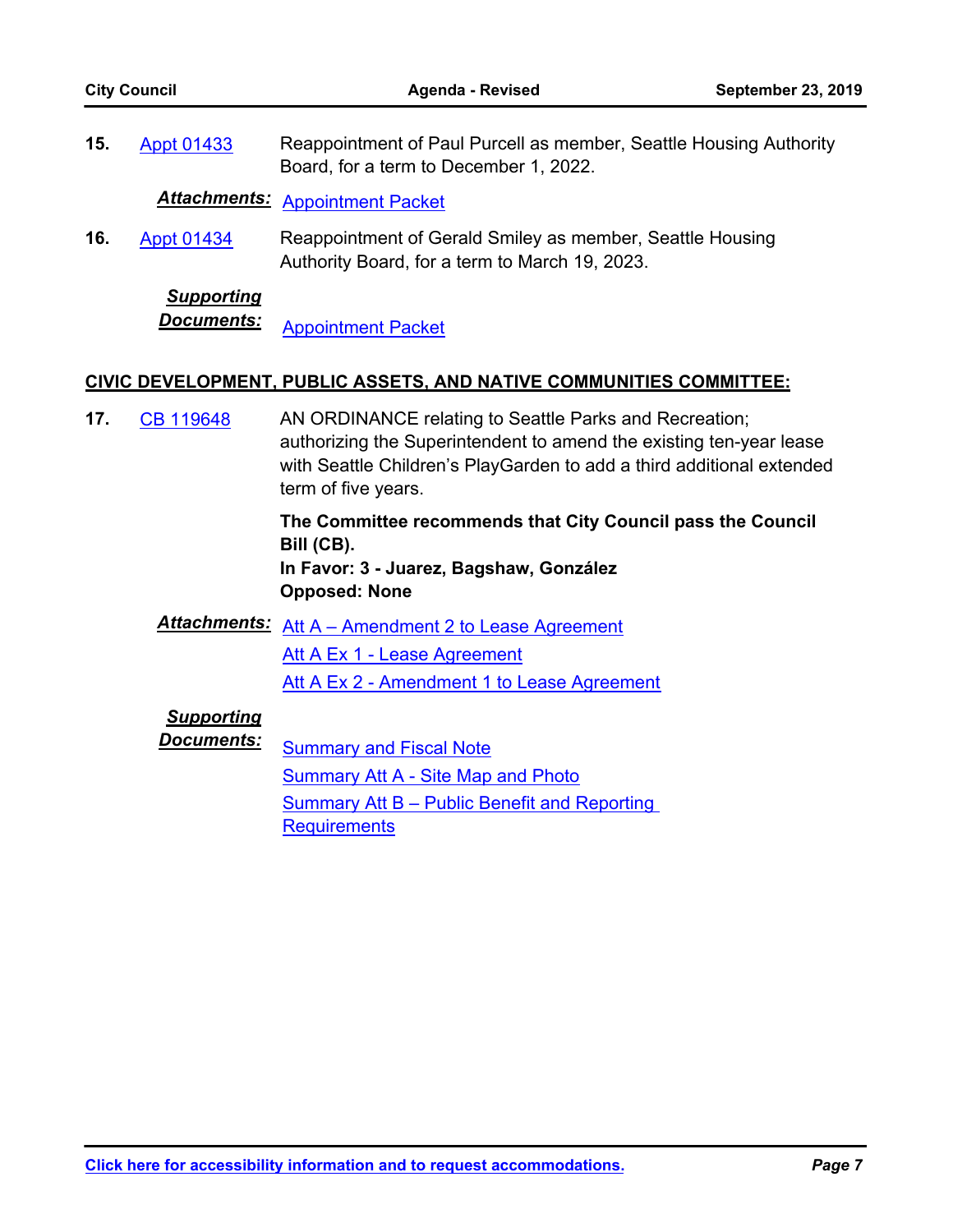| 18. | CB 119655                              | AN ORDINANCE relating to the Seattle Monorail; approving a letter<br>of agreement between Seattle Monorail Services, LLC and the<br>Seattle Center Department; authorizing the Seattle Center Director to<br>negotiate and execute an amendment to the Monorail Concession<br>Agreement previously authorized by Ordinance 124674, on terms<br>consistent with the letter of agreement, which include but are not<br>limited to implementation of One Regional Card for All ("ORCA")<br>smartcard as a form of fare payment on the Monorail, alignment of<br>the Monorail fare structure with ORCA and amendment of other fare<br>types, establishment of a triennial schedule for future inflation based<br>fare adjustments, extension of the term of the concession agreement<br>through 2034, and extension of the concessionaire's right to pursue<br>Monorail system non-fare revenues through 2039 conditioned upon<br>concessionaire making privately-funded improvements to the<br>Westlake Station; and ratifying and confirming certain prior acts. |
|-----|----------------------------------------|----------------------------------------------------------------------------------------------------------------------------------------------------------------------------------------------------------------------------------------------------------------------------------------------------------------------------------------------------------------------------------------------------------------------------------------------------------------------------------------------------------------------------------------------------------------------------------------------------------------------------------------------------------------------------------------------------------------------------------------------------------------------------------------------------------------------------------------------------------------------------------------------------------------------------------------------------------------------------------------------------------------------------------------------------------------|
|     |                                        | The Committee recommends that City Council pass as amended<br>the Council Bill (CB).<br>In Favor: 3 - Juarez, Bagshaw, González<br><b>Opposed: None</b>                                                                                                                                                                                                                                                                                                                                                                                                                                                                                                                                                                                                                                                                                                                                                                                                                                                                                                        |
|     |                                        | <b>Attachments:</b> Att 1 - Letter of Agreement, Monorail ORCA and<br>Improvements<br>Att 1 Ex A - ORCA Affiliate Use Agreement                                                                                                                                                                                                                                                                                                                                                                                                                                                                                                                                                                                                                                                                                                                                                                                                                                                                                                                                |
|     | <b>Supporting</b><br><u>Documents:</u> | <b>Summary and Fiscal Note</b><br><b>Summary Att A - SMS ORCA Financial Summary</b>                                                                                                                                                                                                                                                                                                                                                                                                                                                                                                                                                                                                                                                                                                                                                                                                                                                                                                                                                                            |
| 19. | CB 119647                              | AN ORDINANCE authorizing the General Manager/CEO of Seattle<br>Public Utilities to execute a memorandum of agreement between The<br>City of Seattle and the Muckleshoot Indian Tribe for the transfer and<br>curation of the Chester Morse Collection; and ratifying and<br>confirming certain prior acts.                                                                                                                                                                                                                                                                                                                                                                                                                                                                                                                                                                                                                                                                                                                                                     |
|     |                                        | The Committee recommends that City Council pass the Council<br>Bill (CB).<br>In Favor: 3 - Juarez, Bagshaw, González<br><b>Opposed: None</b>                                                                                                                                                                                                                                                                                                                                                                                                                                                                                                                                                                                                                                                                                                                                                                                                                                                                                                                   |
|     |                                        | <b>Attachments:</b> Att 1 - Collection Transfer and Curation Agreement                                                                                                                                                                                                                                                                                                                                                                                                                                                                                                                                                                                                                                                                                                                                                                                                                                                                                                                                                                                         |
|     | <b>Supporting</b><br>Documents:        | <b>Summary and Fiscal Note</b>                                                                                                                                                                                                                                                                                                                                                                                                                                                                                                                                                                                                                                                                                                                                                                                                                                                                                                                                                                                                                                 |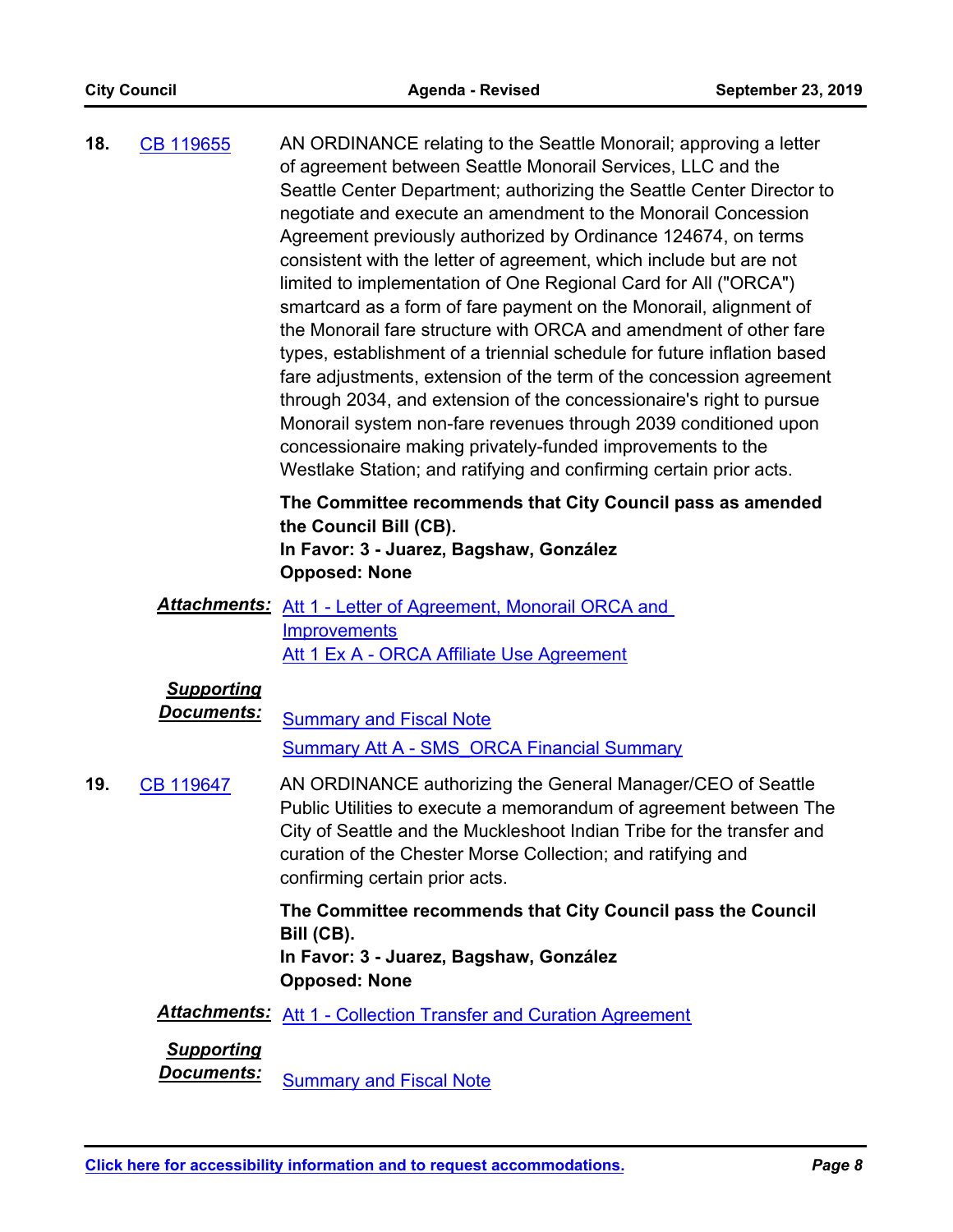Appointment of Andrea C. Akita as member, Seattle Park District Community Oversight Committee, for a term to March 31, 2022. **20.** [Appt 01426](http://seattle.legistar.com/gateway.aspx?m=l&id=/matter.aspx?key=9079)

> **The Committee recommends that City Council confirm the Appointment (Appt). In Favor: 3 - Juarez, Bagshaw, González Opposed: None**

*Attachments:* [Appointment Packet](http://seattle.legistar.com/gateway.aspx?M=F&ID=c10b73f3-974f-4d23-b321-e9bfca93e256.pdf)

#### **SUSTAINABILITY AND TRANSPORTATION COMMITTEE:**

AN ORDINANCE relating to heating oil; imposing a tax on heating oil service providers; directing the expenditure of heating oil tax revenues; directing relevant City departments to create a plan for regulating the use of heating oil tanks; adding a new Chapter 5.47 to the Seattle Municipal Code; and amending Sections 5.30.010, 5.30.060, 5.55.010, 5.55.040, 5.55.060, 5.55.150, 5.55.165, 5.55.220, 5.55.230, and 6.208.020 of the Seattle Municipal Code. **21.** [CB 119607](http://seattle.legistar.com/gateway.aspx?m=l&id=/matter.aspx?key=8863)

> **The Committee recommends that City Council pass as amended the Council Bill (CB). In Favor: 1 - O'Brien Opposed: None**

### *Supporting*

**Documents:** [Summary and Fiscal Note](http://seattle.legistar.com/gateway.aspx?M=F&ID=f0b4393d-017e-4763-ab37-bfb042c5c52f.docx)

[Summary Ex 1 - Revenue and Expense Projections](http://seattle.legistar.com/gateway.aspx?M=F&ID=79f84738-028c-4dfe-bc8a-d3d1ce6af739.docx)

AN ORDINANCE relating to the City's traffic code; conforming the Seattle Municipal Code with changes in state law; amending Sections 11.14.055, 11.14.184, 11.14.333, 11.14.360, 11.14.710, 11.20.347, 11.22.070, 11.22.160, 11.22.200, 11.30.040, 11.31.050, 11.31.115, 11.40.220, 11.44.120, 11.53.020, 11.53.230, 11.56.140, 11.58.198, 11.58.272, 11.60.130, 11.72.040, 11.80.080, 11.82.360, and 11.82.560 of the Seattle Municipal Code; and adding new Sections 11.14.321 and 11.14.378 to the Seattle Municipal Code. **22.** [CB 119653](http://seattle.legistar.com/gateway.aspx?m=l&id=/matter.aspx?key=9138)

> **The Committee recommends that City Council pass the Council Bill (CB). In Favor: 1 - O'Brien Opposed: None**

*Attachments:* [Summary and Fiscal Note](http://seattle.legistar.com/gateway.aspx?M=F&ID=b8bb67d3-f870-439b-8df7-3b5f817f66b1.docx)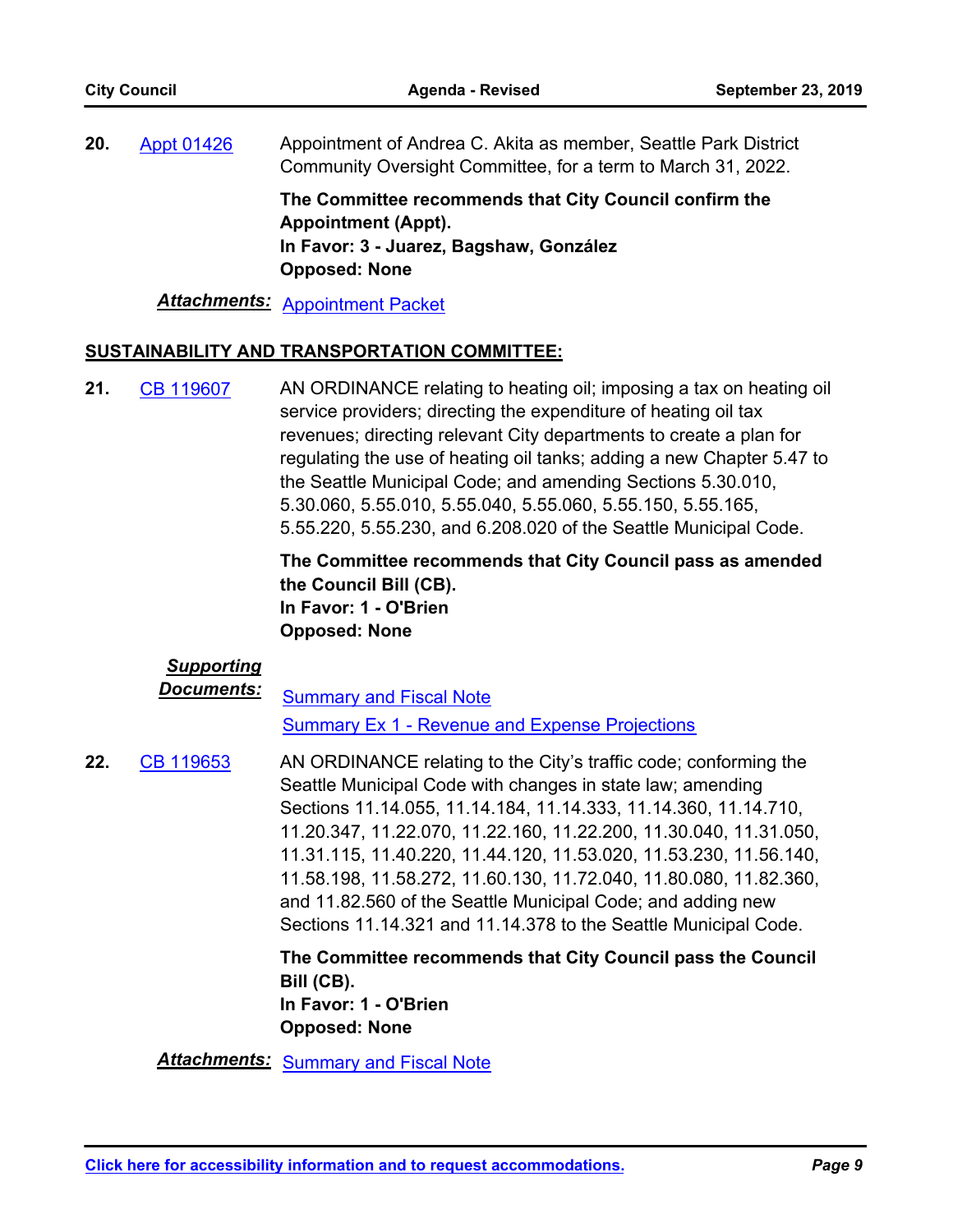AN ORDINANCE relating to citations and penalties in the Street and Sidewalk Use code; assessing citation penalties based on land use zoning and permit type; adding citation fee amounts to the Street Use Permit Fee Schedule; granting authority to annually adjust citation penalty fees; and amending Sections 15.91.016 and 15.91.030 and repealing Section 15.91.025 of the Seattle Municipal Code. **23.** [CB 119652](http://seattle.legistar.com/gateway.aspx?m=l&id=/matter.aspx?key=9055)

> **The Committee recommends that City Council pass the Council Bill (CB). In Favor: 1 - O'Brien Opposed: None**

*Attachments:* [Att A - Seattle Department of Transportation Street Use](http://seattle.legistar.com/gateway.aspx?M=F&ID=1f3cfbbb-1088-4d57-83b6-dce998478408.docx)  **Permit Fee Schedule** 

## *Supporting*

**Documents:** [Summary and Fiscal Note](http://seattle.legistar.com/gateway.aspx?M=F&ID=4e6c1e25-60f4-4e8b-a4aa-f1ef99622340.docx)

AN ORDINANCE relating to pedestrian and business interactions in the public place; making updates to regulations for cafés in the public place; making updates to pedestrian clearance standards to align with existing standards and amendments to clarify regulations; making technical corrections; and amending Chapter 15.16 and Sections 15.02.042, 15.02.044, 15.02.046, 15.02.048, 15.04.035, 15.04.060, 15.04.070, 15.17.005, 15.17.006, 15.17.007, 15.17.008, 15.17.009, 15.17.100, 15.17.120, 15.17.130, 15.17.150, 15.17.152, 15.17.200, 15.32.200, and 15.32.250 of the Seattle Municipal Code. **24.** [CB 119622](http://seattle.legistar.com/gateway.aspx?m=l&id=/matter.aspx?key=9037)

> **The Committee recommends that City Council pass as amended the Council Bill (CB). In Favor: 1 - O'Brien Opposed: None**

## Attachments: [Full Text: CB 119622 v2](http://seattle.legistar.com/gateway.aspx?M=F&ID=8567642f-a5da-47bf-aafe-100936be17a3.docx)

#### *Supporting*

**Documents:** [Summary and Fiscal Note](http://seattle.legistar.com/gateway.aspx?M=F&ID=7ab1e891-be7f-48a2-89ca-650db7efcf5b.docx) Summary Att A - Map of Census Demographics and Restricted Café Area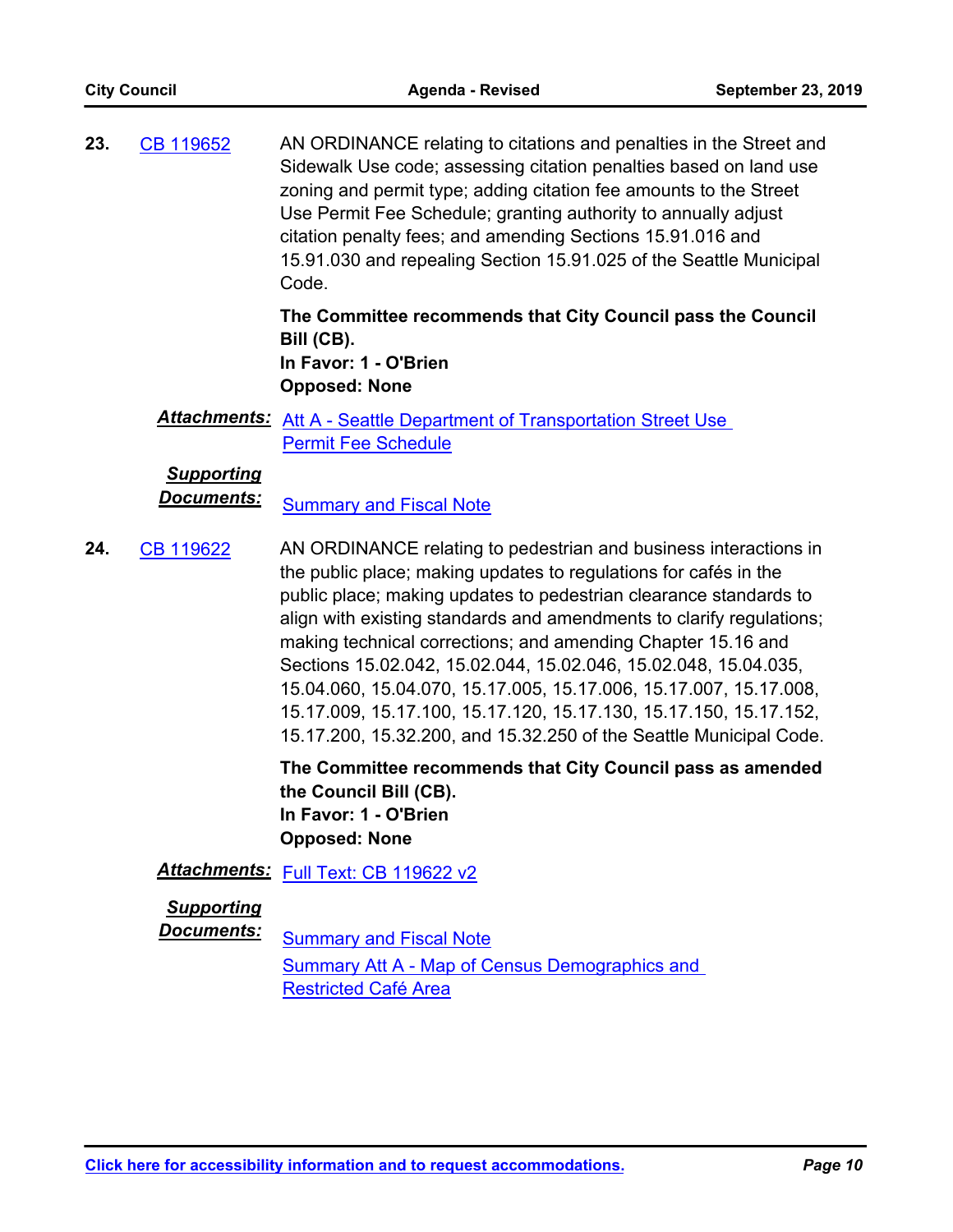AN ORDINANCE relating to City streets; changing the name of the portion of NW 54th Street, generally located between NW Market Street and one block southwest at the entrance to the Ballard Locks, to NW Locks Place; and superseding any other prior ordinances to the extent inconsistent. **25.** [CB 119618](http://seattle.legistar.com/gateway.aspx?m=l&id=/matter.aspx?key=8461)

> **The Committee recommends that City Council pass the Council Bill (CB). In Favor: 1 - O'Brien Opposed: None**

## *Supporting*

**Documents:** [Summary and Fiscal Note](http://seattle.legistar.com/gateway.aspx?M=F&ID=ff4d4eb3-ab78-4ea6-b2b1-5eca79eea877.docx) [Summary Att A – NW 54th Street](http://seattle.legistar.com/gateway.aspx?M=F&ID=b8e056ce-a210-4527-9d0b-9fd36262bb35.docx)

Appointment of Charlie Simpson as member, Seattle School Traffic Safety Committee, for a term to March 31, 2022. **26.** [Appt 01417](http://seattle.legistar.com/gateway.aspx?m=l&id=/matter.aspx?key=9033)

### **The Committee recommends that City Council confirm the Appointment (Appt). In Favor: 1 - O'Brien Opposed: None**

## *Attachments:* [Appointment Packet](http://seattle.legistar.com/gateway.aspx?M=F&ID=2acb5e89-68a9-49ac-86b3-ab6dadf0b845.pdf)

Reappointment of Inga Manskopf as member, Levy to Move Seattle Oversight Committee, for a term to December 31, 2023. **27.** [Appt 01418](http://seattle.legistar.com/gateway.aspx?m=l&id=/matter.aspx?key=9136)

> **The Committee recommends that City Council confirm the Appointment (Appt). In Favor: 1 - O'Brien Opposed: None**

## *Attachments:* [Appointment Packet](http://seattle.legistar.com/gateway.aspx?M=F&ID=7c82849c-1e0b-4d46-af0b-c00cf2bf1896.pdf)

Reappointment of Nick Paranjpye as member, Levy to Move Seattle Oversight Committee, for a term to December 31, 2023. **28.** [Appt 01419](http://seattle.legistar.com/gateway.aspx?m=l&id=/matter.aspx?key=9137)

### **The Committee recommends that City Council confirm the Appointment (Appt). In Favor: 1 - O'Brien Opposed: None**

*Attachments:* [Appointment Packet](http://seattle.legistar.com/gateway.aspx?M=F&ID=220325fb-58f3-4bb9-9319-bd42558b69e0.pdf)